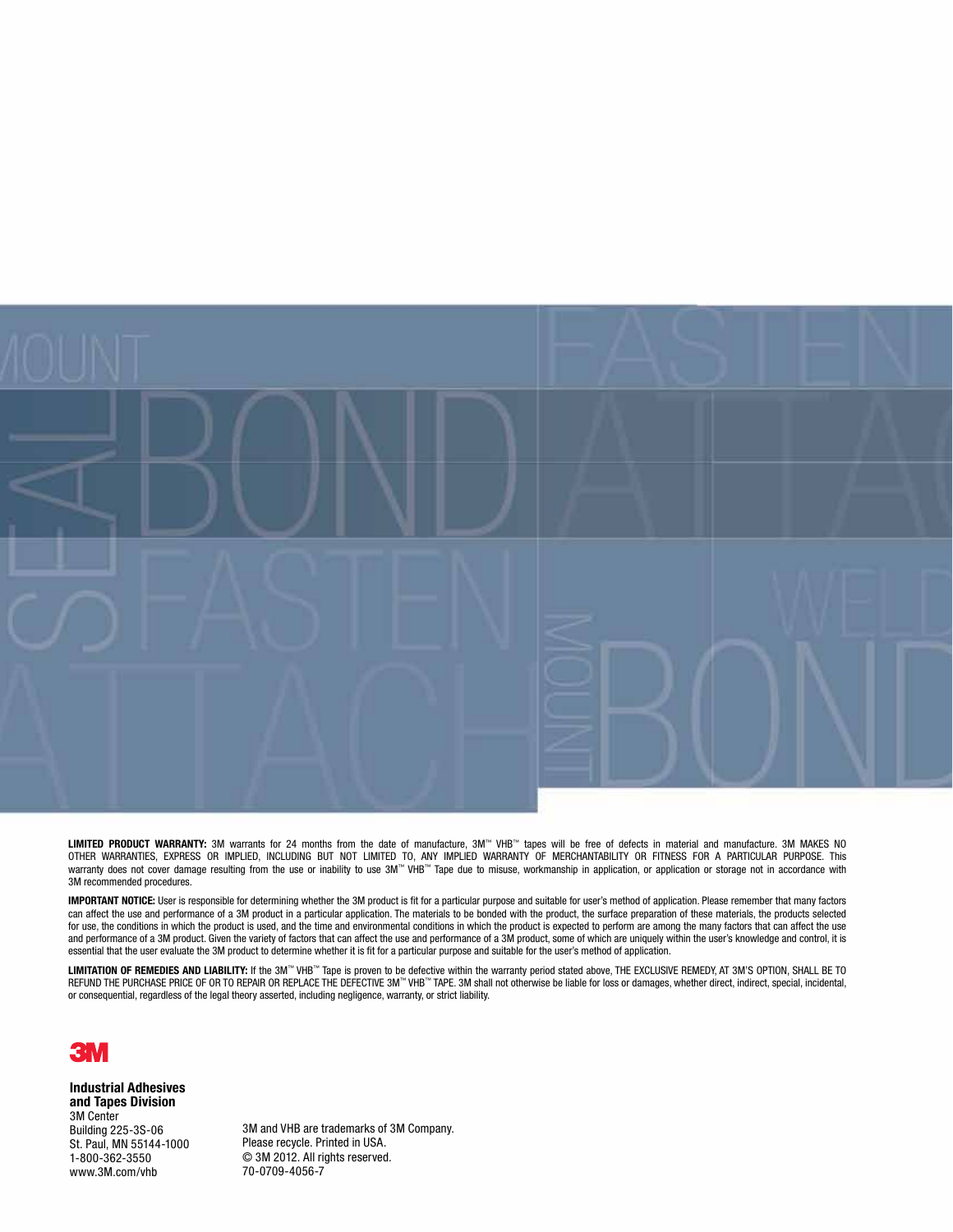

Proven alternatives to screws, rivets and welds



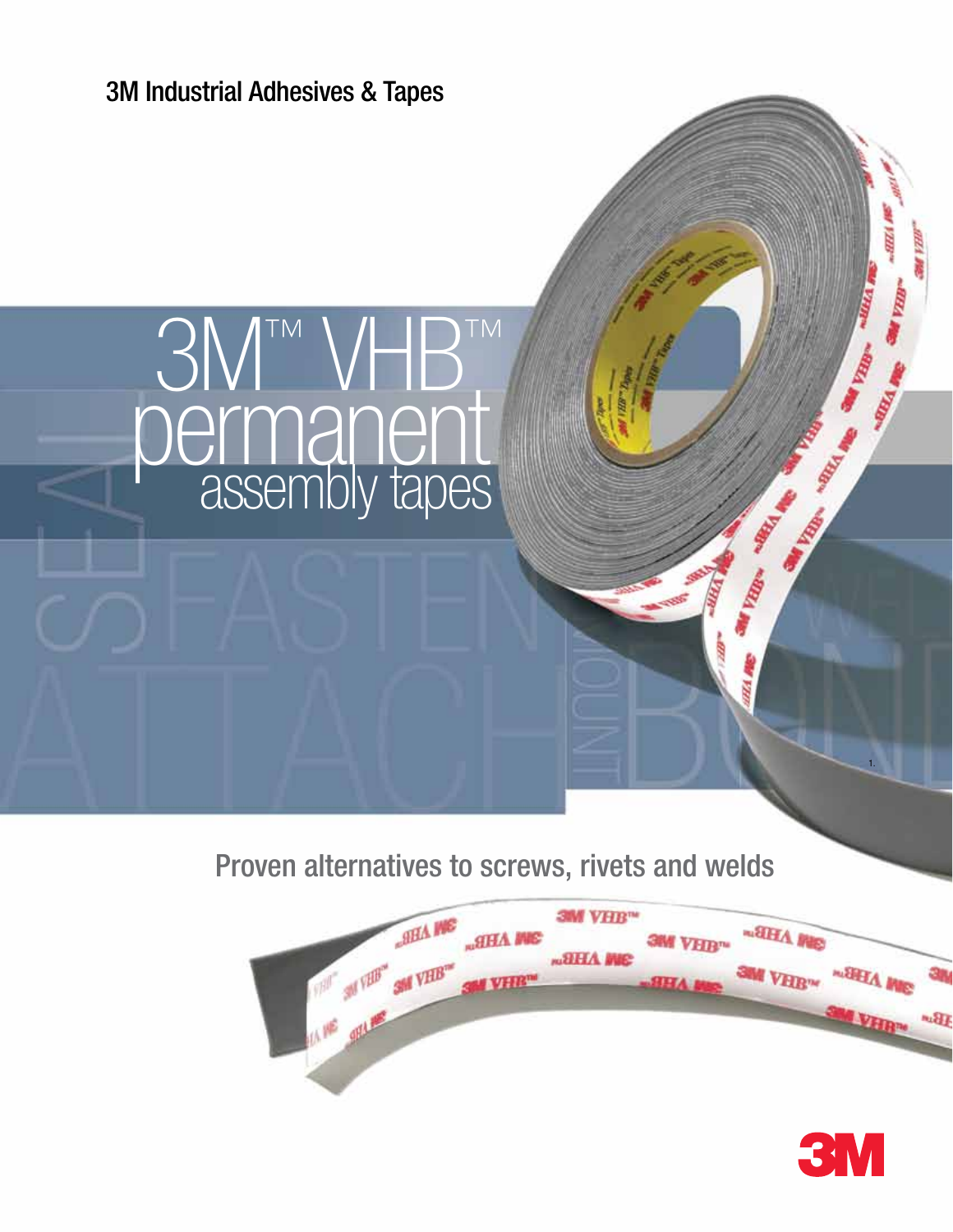### Can tape *really* replace **mechanical fasteners?**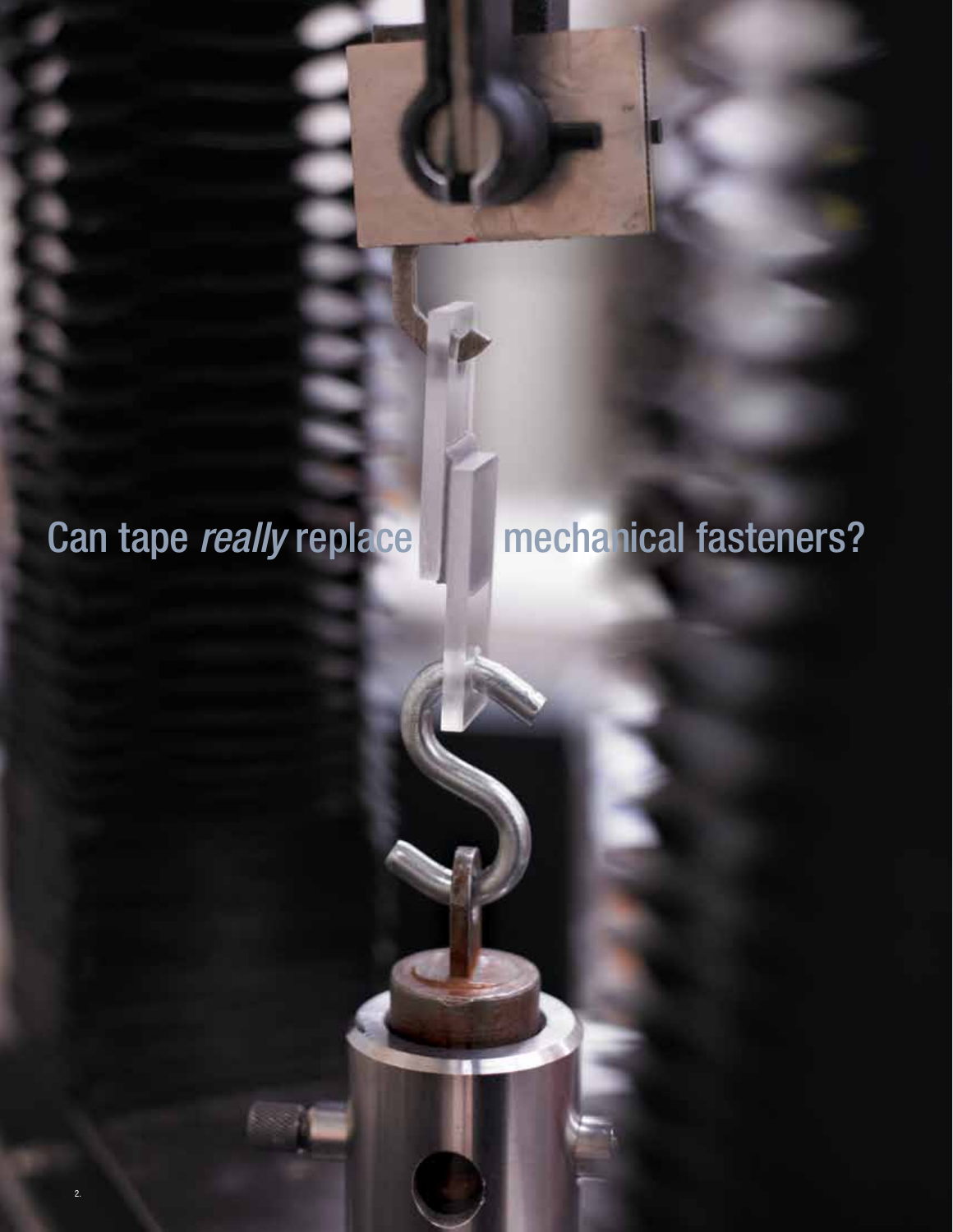Yes. Acrylic foam tape is a specialty bonding tape that is a proven high-strength alternative to screws, rivets, welds and other forms of mechanical fasteners. While a screw or a rivet can join two substrates at a single point, specialty bonding tape permanently adheres one substrate to another and spreads the stress load across the entire length of the joint. Once substrates are joined with high-strength bonding tape, a virtually indestructible "weld" is created.

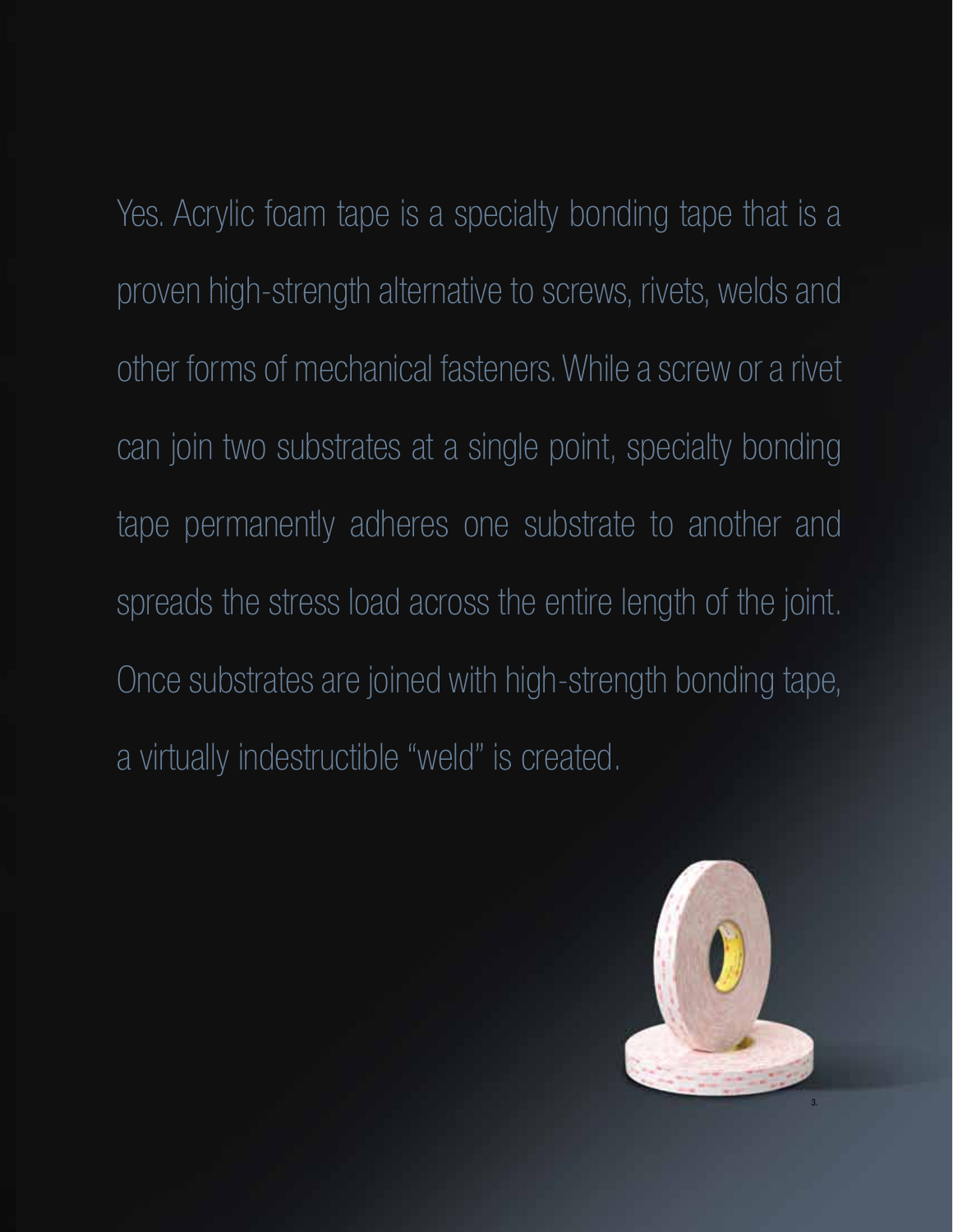## Unlimiteddesign and application posses all phones, electronic highway signs, refrigerators, marine electronics, architectural 3M™ VHB™ Tapes offer

Skyscrapers, cell phones, electronic highway signs, refrigerators, marine electronics, architectural windows, recreational vehicles and trailers… all of these rely on specialty bonding tape for one or more steps in the assembly, mounting, fastening and sealing process. The inherent properties of bonding tapes make this wide array of applications possible.

#### **Benefits and performance mechanical fasteners can't match.**

Acrylic foam tape is comprised of closed cell foam with pressure sensitive adhesive on two sides. This unique combination offers benefits that screws, rivets, welds and other types of mechanical fasteners just can't match:



Pressure sensitive acrylic foam bonds two substrates together on contact with no drying time.

The acrylic closed cell foam has properties that absorb shock and impact. A variety of thicknesses are available.

The continuous bond distributes stress over the entire length of the joined surfaces.

Acrylic closed cell foam remains flexible to accommodate material expansion and contraction caused by temperature extremes. What's more, specialty bonding tape also allows for differing expansion and contraction rates of dissimilar substrates, such as plastic bonded to metal.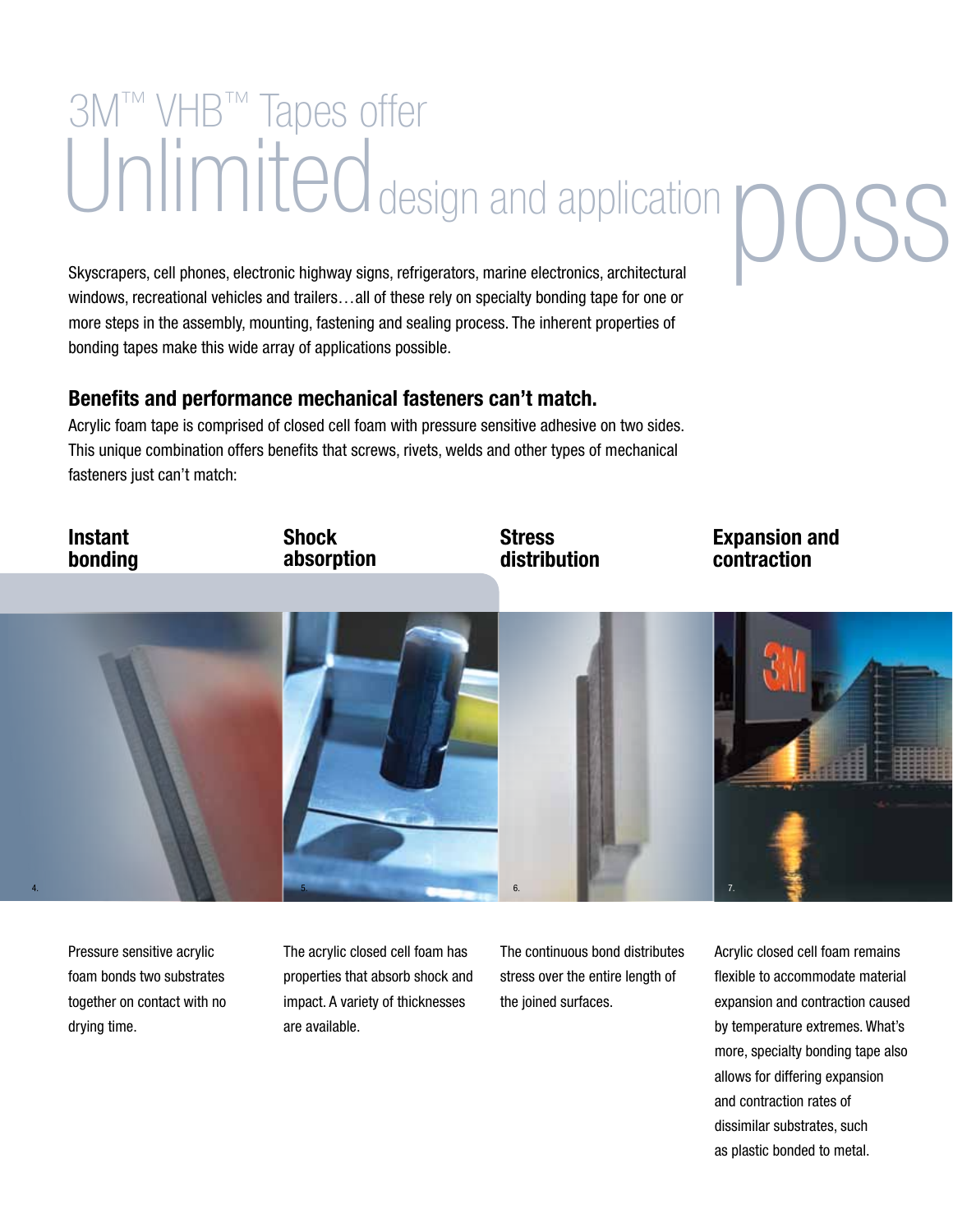# ibilities.

#### **Waterproofing**

#### **Conformability**

#### **Design flexibility**

#### **Smooth, invisible appearance**



Bonding tape creates a permanent seal against environmental elements.

Specialty bonding tape is flexible and conforms to irregularities of rigid substrates, even when there might be a slight mismatch, while maintaining high internal strength. Precision die-cutting to fit any shape, size or profile maximizes design flexibility while helping to minimize assembly time.

Virtually invisible fastening helps keep surfaces smooth and clean. No unsightly rivet heads, weld marks and screw heads will be seen.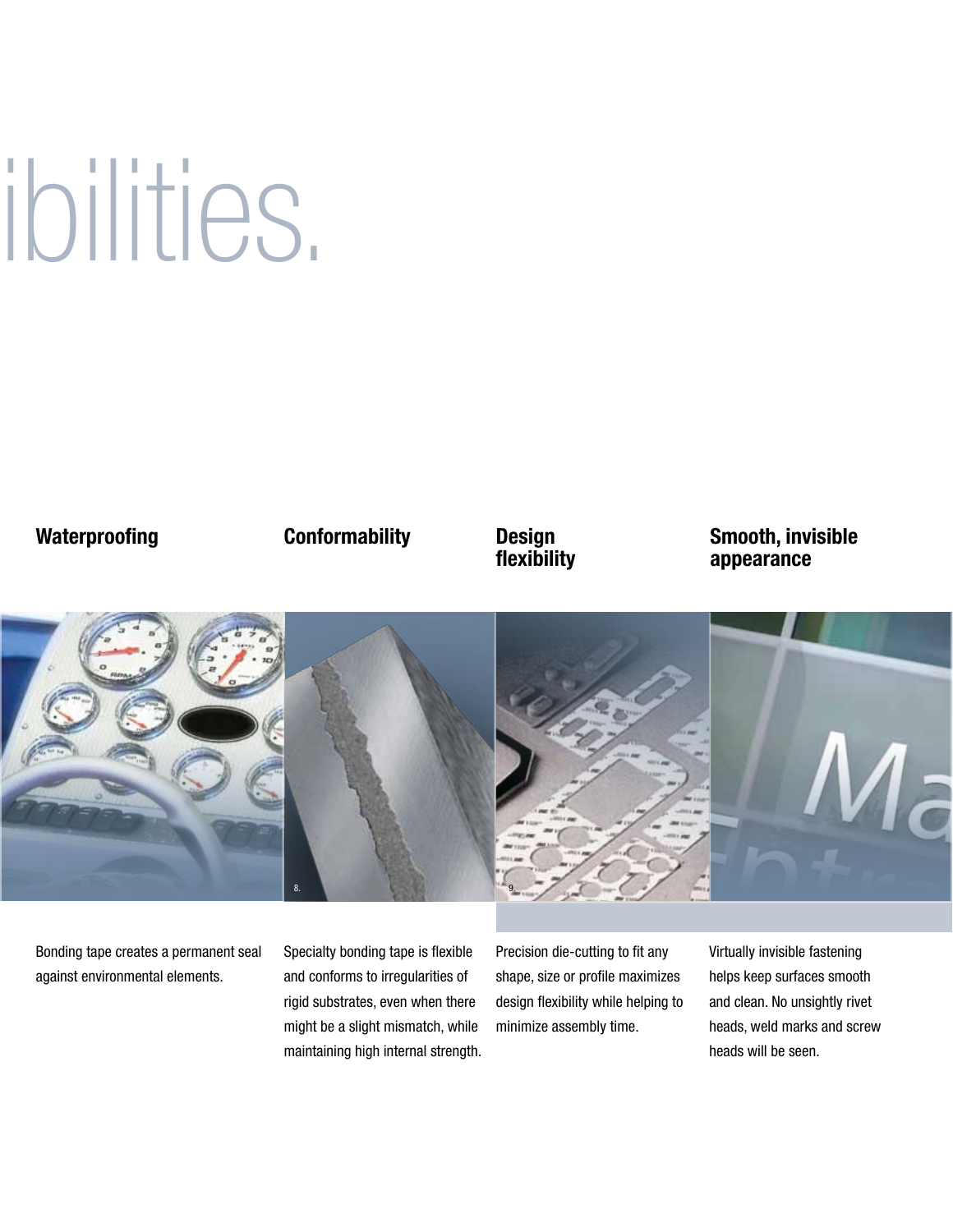#### **Improved productivity**



Using bonding tape can help eliminate drilling, grinding, refinishing, screwing, welding and clean-up.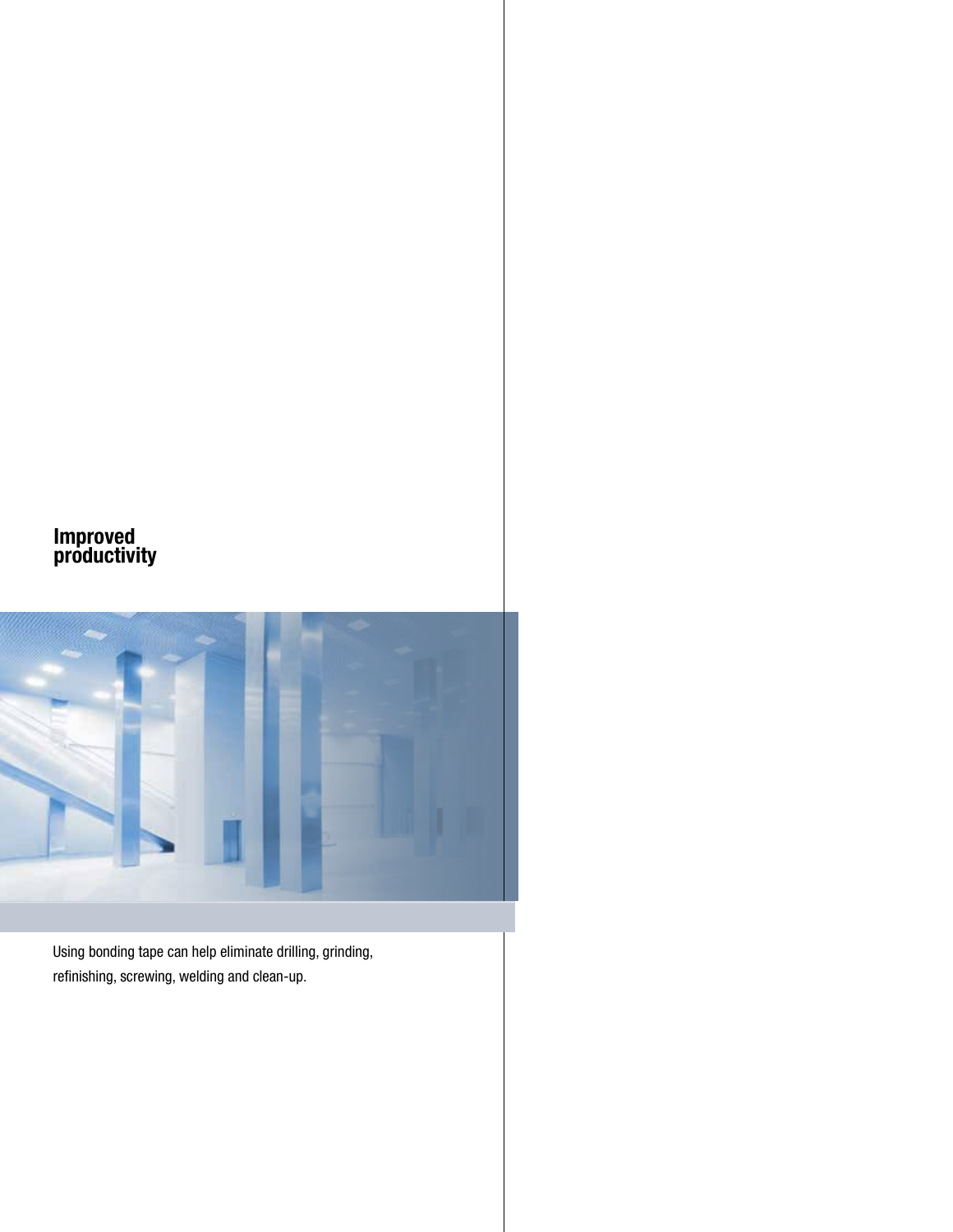#### **3M brings long-term, proven performance to the table.**

Specialty bonding tapes were invented by 3M more than 30 years ago. Since then their remarkably high holding power in static and dynamic loads has made 3M bonding tapes a worldwide fastener of choice for an amazing variety of industries. With every new application, bonding tape offers proven strength, reliability, durability and quality that outperforms many other fastening and assembly methods. 3M bonding tapes have improved products and processes in many applications and 3M is constantly developing new solutions to meet customers' growing and changing needs.

rs

" VHB™ Tapes

of 3M

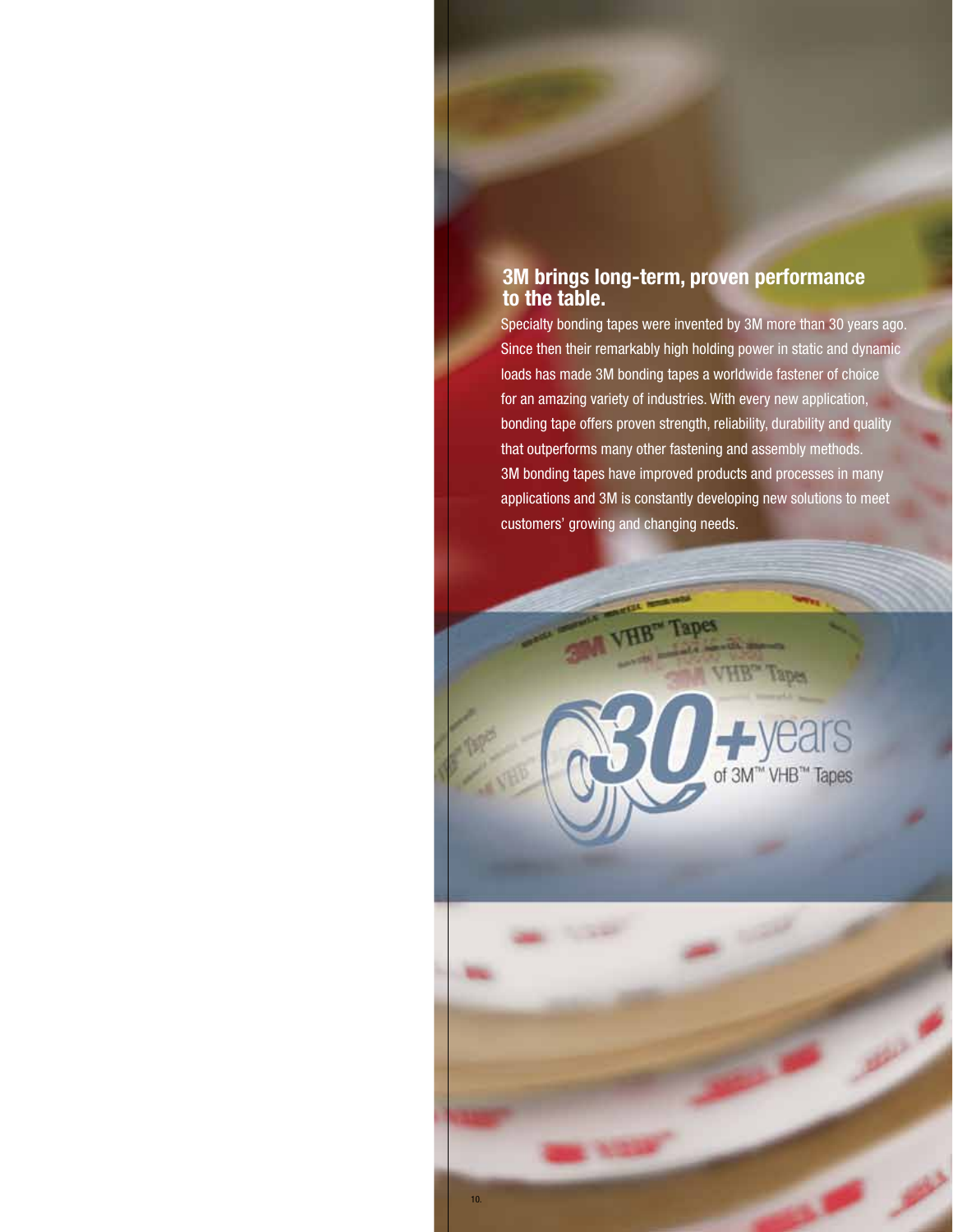## the type of specialty **bonding tape that's OOSE** right for you.

## *New*

#### **3M™ VHB™ Tape RP Family**

(RP16, RP25, RP32, RP45, RP62)

#### The All Star.

All acrylic construction gives 3M™ VHB™ RP extraordinary strength, conformability and versatility. The composition of 3M™ VHB™ RP resists UV and weather damage, making it a great solution for outdoor applications. 3M™ VHB™ RP bonds to a wide variety of surfaces, including:

- Glass
- Metal
- Many plastics
- Composites
- Sealed wood
- Painted surfaces



**SURFACE**